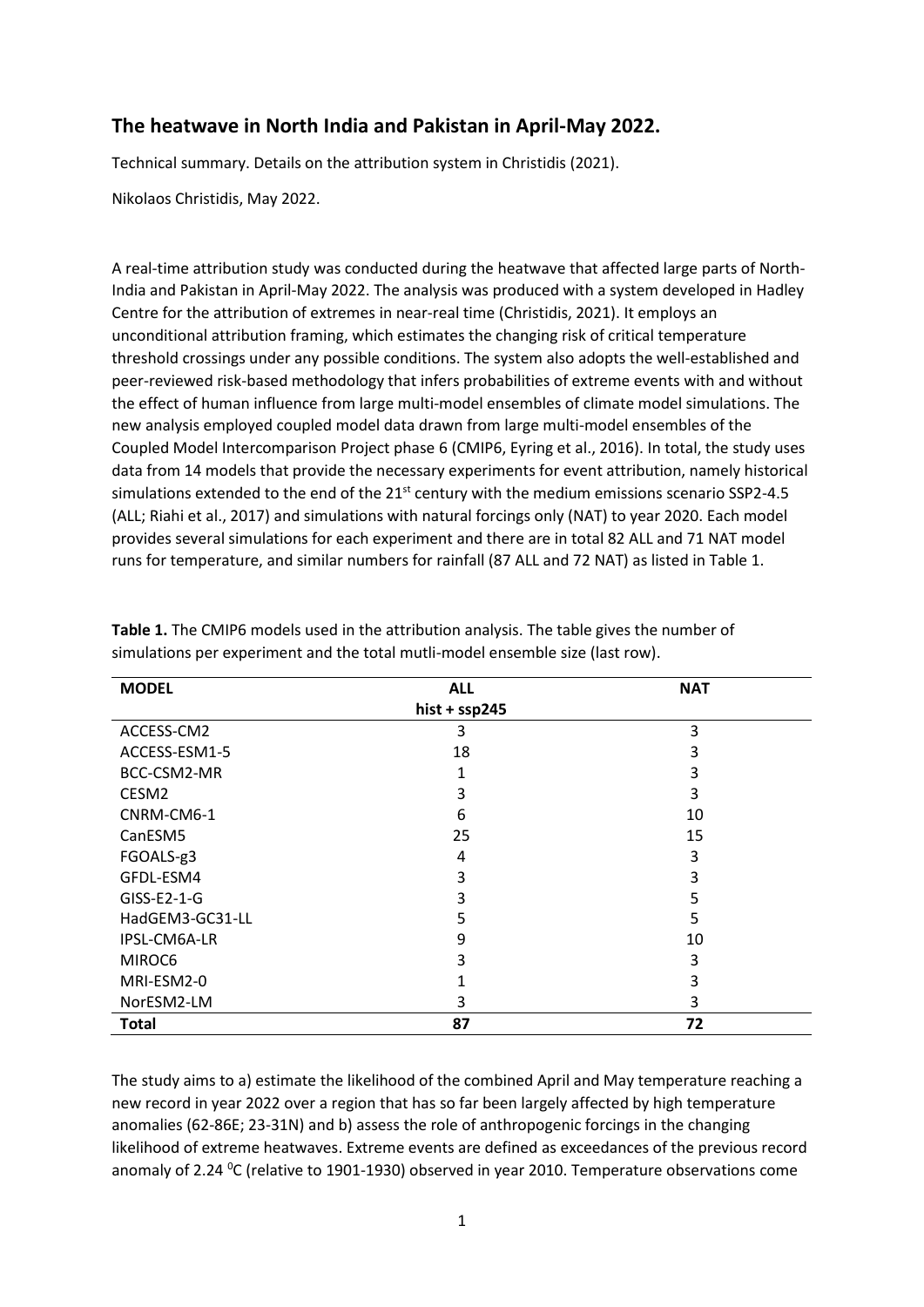from the CRUTEM5 dataset (Osborn et al., 2020), from which only post-1900 data are retained, when the coverage can adequately represent the mean regional temperature. The model simulations start at year 1850. The likelihood of extreme heatwaves is calculated under three different climatic conditions:

- the natural climate, represented by all April-May temperature anomalies extracted from the NAT experiment.
- the present climate, represented by the temperature anomalies in years 2013-2032 extracted from the ALL experiment.
- the climate of the late 21<sup>st</sup> century, represented by temperature anomalies in years 2081-2100 extracted from the ALL experiment (ALL simulations extended with SSP2 4.5).

Observed and modelled timeseries of the April-May anomalies averaged over the reference region are illustrated in Fig. 1. Both CRUTEM5 and the ALL experiment suggest an increase in temperature since the late 20th century that continues throughout the 21st century, expected to steadily increase the likelihood of extremely hot events. Such long-term warming is not seen in the NAT climate, suggesting it is of anthropogenic origin.



**Figure 1**. Timeseries of the April-May temperature anomaly (relative to 1901-1930) in the reference region (62-86E; 23-31N) computed with observational data from CRUTEM5 (black line) and the CMIP6 ALL (red lines) and NAT (green lines) simulations.

The models were evaluated against the observations (Fig. 2) by applying a number of evaluation tests commonly employed in event attribution studies (Christidis et al., 2013). The observed temperature trend is well within the range of the ALL simulations (Fig. 2, top panel) and in close agreement with the ensemble mean. Power spectra also indicate good consistency between the models and CRUTEM5 (middle panel). The Q-Q plot produced for each simulation separately shows lines that lie close to the diagonal, which indicates that the modelled distribution compares well with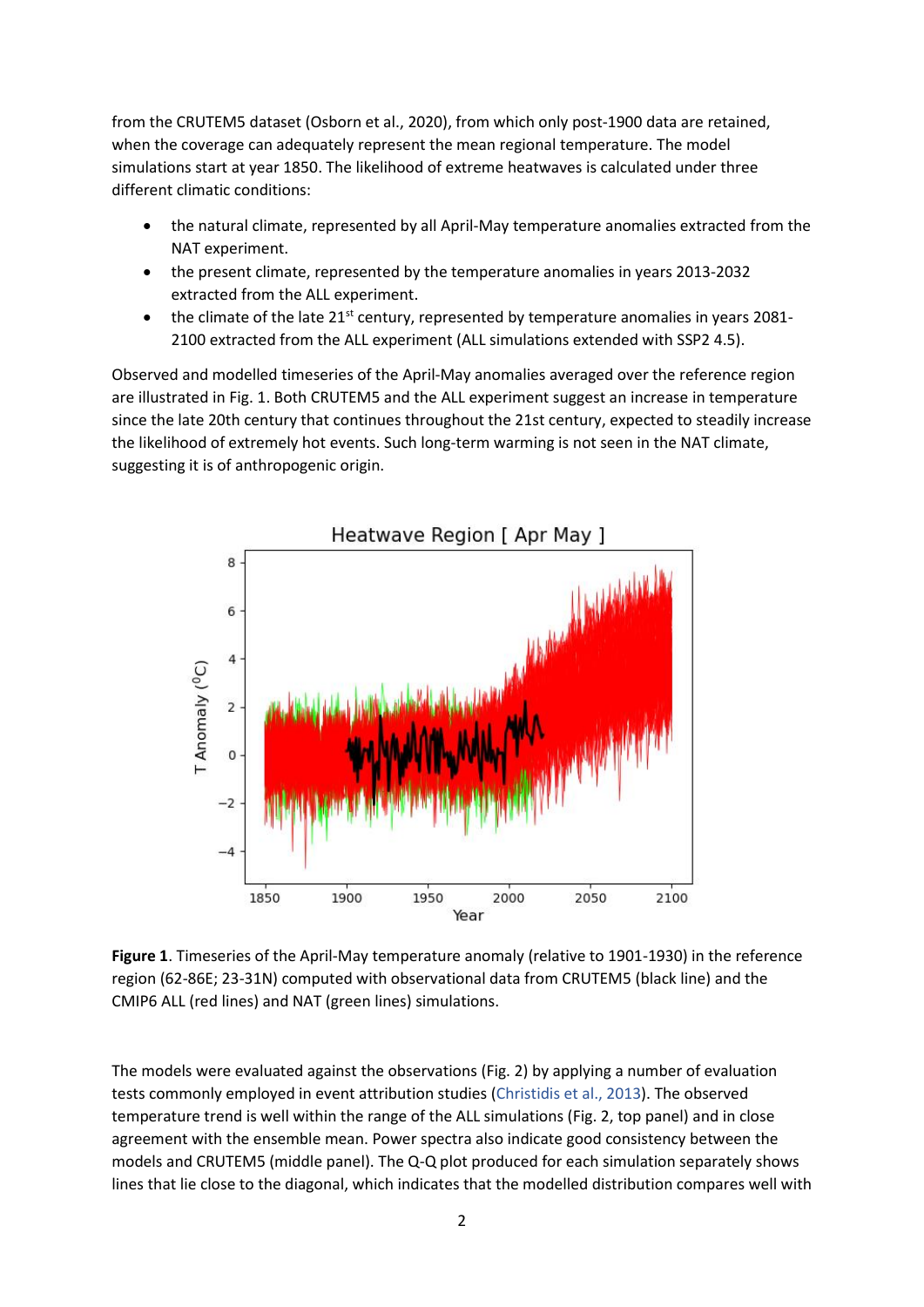the observed one. Hence, on the basis of this assessments, the models are deemed suitable for an attribution analysis of extreme heatwaves in the reference region.



**Figure 2.** Evaluation of the CMIP6 models. Top panel: temperature trends over the observational period computed with CRUTEM5 (black dashed line) and individual ALL simulations (vertical bars). The dashed red line marks the ensemble mean. Middle panel: Power spectra from CRUTEM4 (black) and the ALL simulations (orange). Bottom panel: Quantile-Quantile plot for each of the ALL simulations.

Probabilities of a new temperature record in the region are computed next. The 2010 anomaly (previous record) is set as a threshold to define extreme events. Return time estimates (inverse probabilities) and their associated uncertainty are reported in Table 2. It is found that a new record in the region would occur approximately every 300 years in the NAT world, while years with April-May temperatures higher than the one in 2010 are now common (return time of about 3 years) and, under SSP2-4.5, the threshold is set to be crossed almost every year by the end of the century. The analysis suggests that human influence has increased the likelihood of extreme April-May temperature anomalies by a factor of about 100 (Table 3). By the end of the century the likelihood is estimated to increase by a factor of 275 relative to the natural climate.

**Table 2.** Return time estimates for extremely hot events. The 5-95% uncertainty range is given in brackets.

|             | <b>Return Time (years)</b>     |
|-------------|--------------------------------|
| <b>NAT</b>  | 312 (258 to 384)               |
| ALL-present | $3.1$ (3.0 to 3.3)             |
| ALL-future  | 1.15 $(1.13 \text{ to } 1.17)$ |